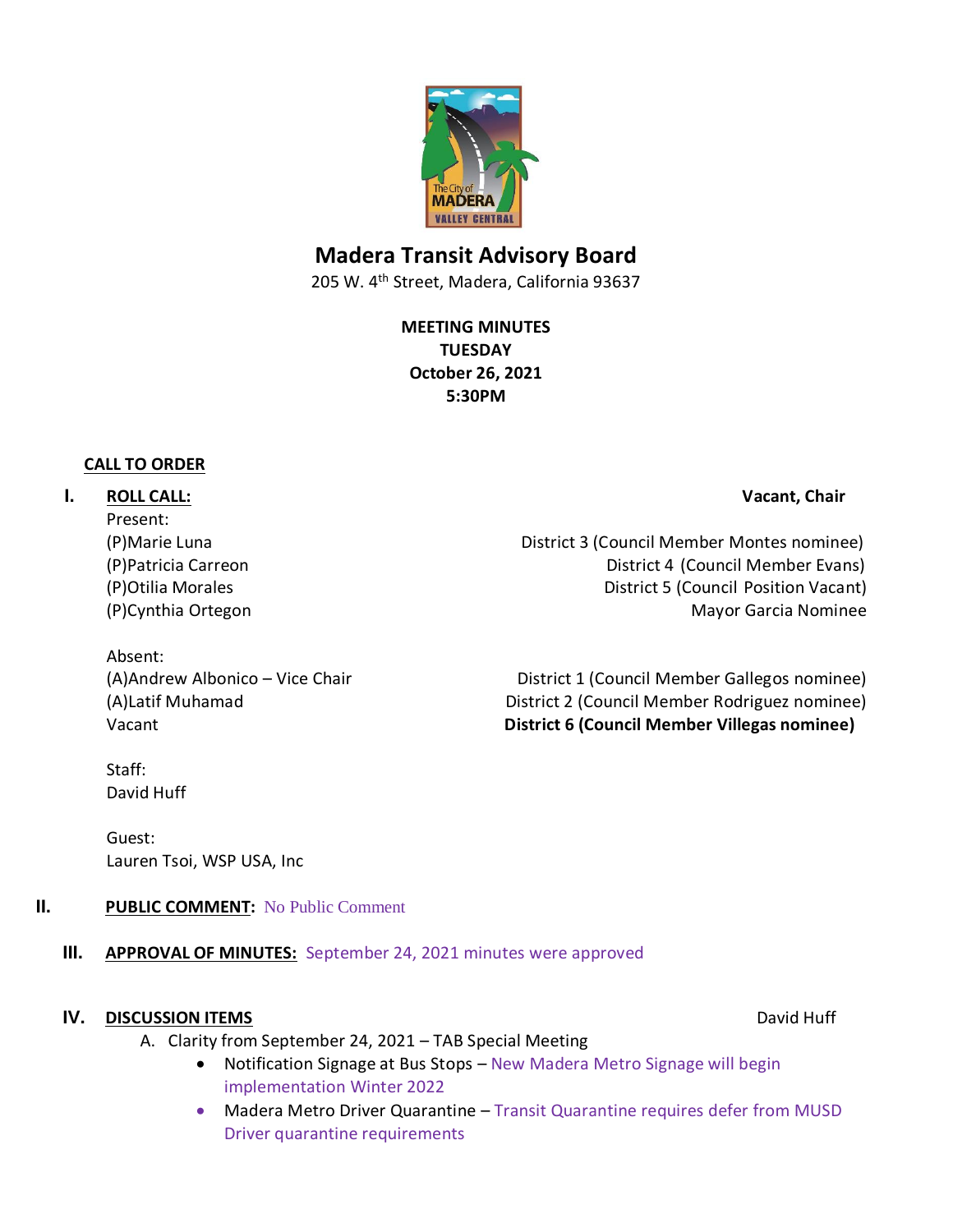- B. Administration Updates
	- FTA Triennial Review Submitting Items of Corrective Action
	- Driver Pay Increase TBD
	- Recent approved Amendments Per FTA Requirement, both agreements were taken to Council allowing each to expire simultaneously
		- Management and Operations
		- Madera Transit Center Lease Agreement
	- Amendments to be proposed (All present TAB Members approved of the Amendments to be proposed)
		- Holiday Service Schedule Purpose is to provide a modified service on City Authorized Holidays. The current agreement states transit services are not to be allowed during City Authorized Holidays.
		- Driver certification (General Public Paratransit Vehicle GPPV vs Verification of Transit Training - VVT) – Purpose is to modify the driver certification requirement. Reason is to expedite hiring process due to backlog of GPPV Certification requirements.
		- Utility Worker Purpose is to hire the additional staffing needed to assist with the cleanliness of the vehicles and all transit stops.
- C. Transit Service Updates
	- Transit Fares remain waived
	- MV Staffing (GM and Road Supervisor)
	- As of October 20, 2021 Route 2 continues to service Madera Community College
	- As of October 21, 2021, MV switched to a new phone service system
	- In the future Route 3 will begin to operate as an express route and will provide evening hours
		- Stops at Walgreens, P Street Transfer, Intermodal Center, and Madera Community College only
	- November 8, 2021 Target date to lift all remaining Transit restrictions
		- General Public will be allowed to use Dial-A-Ride during all hours of operation
- D. Transit Projects Updates
	- Bus Signage Mounting hardware has been delivered. PW is awaiting final hardware (fasteners and poles) to begin installing
	- Farebox Modernization Project Staff has begun to meet with Trillium Solutions, Inc. Trillium will assist with the development of the RFP for service and hardware
	- AHSC (Veterans Housing) Program Transit Related Projects
		- Bike Racks/Enhancement at the Intermodal/Bus Stop Signs \$288,000
		- Technology Enhancement: Automatic Vehicle Locator (AVL) systems for 19 buses; Large Flat Panel LED Display sign at Intermodal; and 19 On-Board multimedia information system to provide update transit information, schedules and education - \$280,000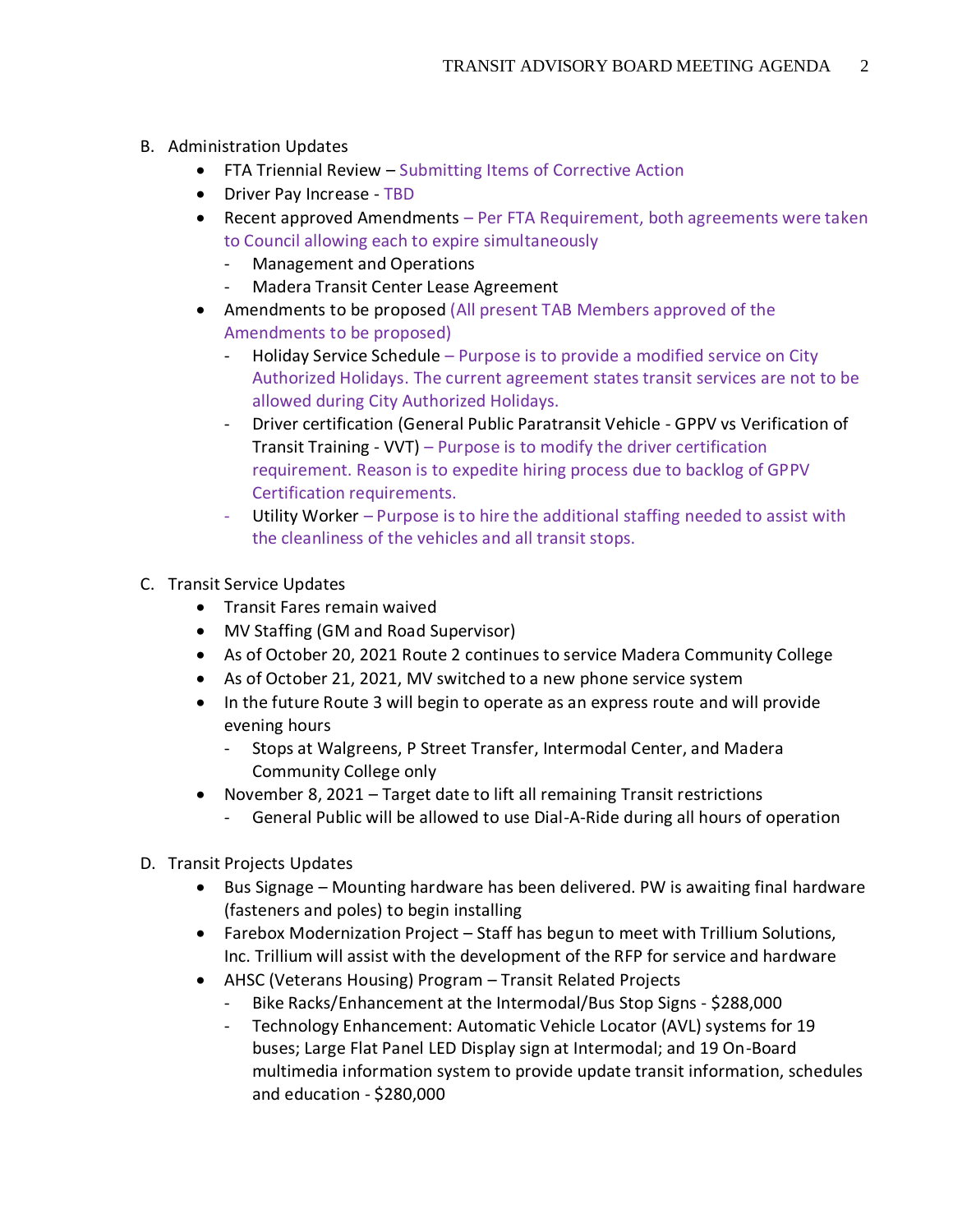- Transit Passes for Non AHD (Veterans Housing) Resident/ Outreach \$40,000
- Transit Passes for AHD (Veterans Housing) Resident for 3 years \$44,928
- Transit tranfer hubs (North 99/Ave 17 Area; Central Walmart Area; South Madera Community College)
- E. Madera Transit Plan Update
	- Community Forum was held October 21, 2021
		- Results will be delivered to Project Committee November 2021
	- Next Project Committee Meeting scheduled for January 2022
	- Phase of Project
		- Task 3.4: Catalog, Map, and Inspect Bus Stops and Bike Path/ Lane Accessibility
		- Task 3.5: Confirm Headways in Varying Conditions
		- Task 3.6: Compline and/or Formulate Policy Recommendations (Scheduled to be delivered February 2022).
- F. TAB Member Action Items Needed
	- Proposal of new meeting start time: 5:30pm 7:30pm (Current)
	- Nomination of New Chair

## **V. ACTION ITEMS:** Andrew Albonico

- A. Vote for Approval of New TAB Meeting Start Time
	- In Andrew's absence, Board Member Cynthia Ortegon motioned the vote. Action was approved 4-0
	- New start time is Thursday, 11:00am 12:30pm
- B. Vote for Approval of New Chair
	- Board Member Cynthia Ortegon was voted 4-0 as new Chair

## VI. **TAB SECRETARY AND MEMBER COMMENTS:** Members/Secretary

- Improvements to Transit
	- 1. Customer Service
	- 2. Ways to get the community involved
	- 3. Confidence in reservation system and times
	- 4. Advertisement on bus

#### **VII. ADJOURN MEETING: ADJOURN MEETING: ADDITION**

• *Meeting adjourned at 7:40pm*

*(Next Quarterly TAB meeting is scheduled for Thursday, January 27, 2022.)*

*The meeting room is accessible to the physically disabled, and the services of a translator can be made available. Requests for additional accommodations for the disabled, signers, assistive listening devices, or translators needed to assist participation in this public meeting should be made at least seventy-two (72) hours prior to the meeting. Please call the Human Resources Office at (559) 661-5401. Those who*